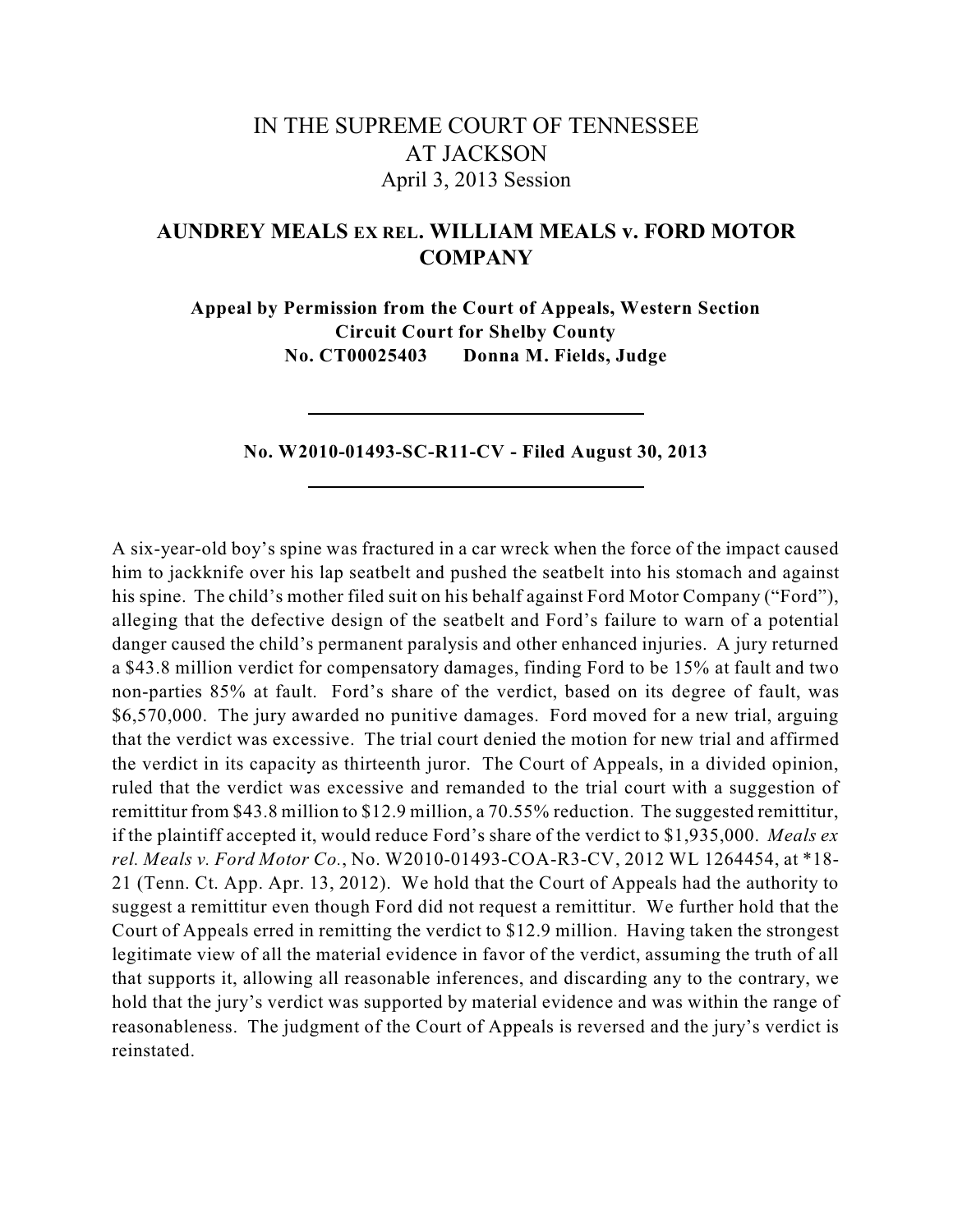## **Tenn. R. App. P. 11 Appeal by Permission; Judgment of the Court of Appeals Reversed; Case Remanded to the Circuit Court**

SHARON G. LEE, J., delivered the opinion of the Court, in which GARY R. WADE, C.J., and JANICE M. HOLDER, CORNELIA A. CLARK, and WILLIAM C. KOCH, JR., JJ., joined.

J. Houston Gordon and Amber Nicole Griffin Shaw, Covington, Tennessee, for the appellant, Aundrey Meals, as Natural Parent, Guardian, and Next Friend of William Meals.

Lawrence C. Mann, Troy, Michigan (at trial); Sandra Giannone Ezell and Michelle B. Scarponi, Richmond, Virginia (at trial); John Randolph Bibb, Jr. and Ryan Nelson Clark, Nashville, Tennessee (at trial and on appeal); Robert Francis Chapski, Nashville, Tennessee (on appeal); and Christopher T. Handman and Sean M. Marotta, Washington, D.C. (on appeal), for the appellee, Ford Motor Company.

#### **OPINION**

### **I.**

Around 6:30 p.m. on January 18, 2002 in Memphis, Tennessee, six-year-old William ("Billy") Meals was riding with his father and grandfather to visit a family member in the hospital. Billy's grandfather was driving his 1995 Mercury Grand Marquis, which was manufactured by Ford. Billy's father was seated in the front passenger seat, and Billy was seated in the back seat behind his grandfather. Billy's father had buckled him into the back seat, using the vehicle's three-point restraint system that included both a lap and a shoulder strap. Because the shoulder strap ran directly across Billy's face, his father placed the shoulder strap behind Billy's back, leaving him restrained only by the lap seatbelt.

Asthe Mealsfamily wastraveling down Covington Pike, Memphis Police Department Officer Bridgette King observed a vehicle moving at a high rate of speed on Raleigh LaGrange Road. Officer King turned on her cruiser's blue lights and began following the vehicle. The vehicle's operator, John Harris, was driving under the influence of alcohol and cocaine. After turning onto Covington Pike and crossing the median into oncoming traffic, the Harris vehicle collided head-on with the Meals vehicle. The violent impact killed Billy's father and grandfather, and Mr. Harris. Billy, the sole survivor, was seriously injured when he jackknifed over the lap seatbelt. His upper torso was thrust forward, but his lower body was stopped by the seatbelt. The force of the collision caused the lap seatbelt to move up across his stomach, propel into his body, and damage his spine. Emergency medical responders removed Billy from the vehicle and took him to LeBonheur Children's Medical Center.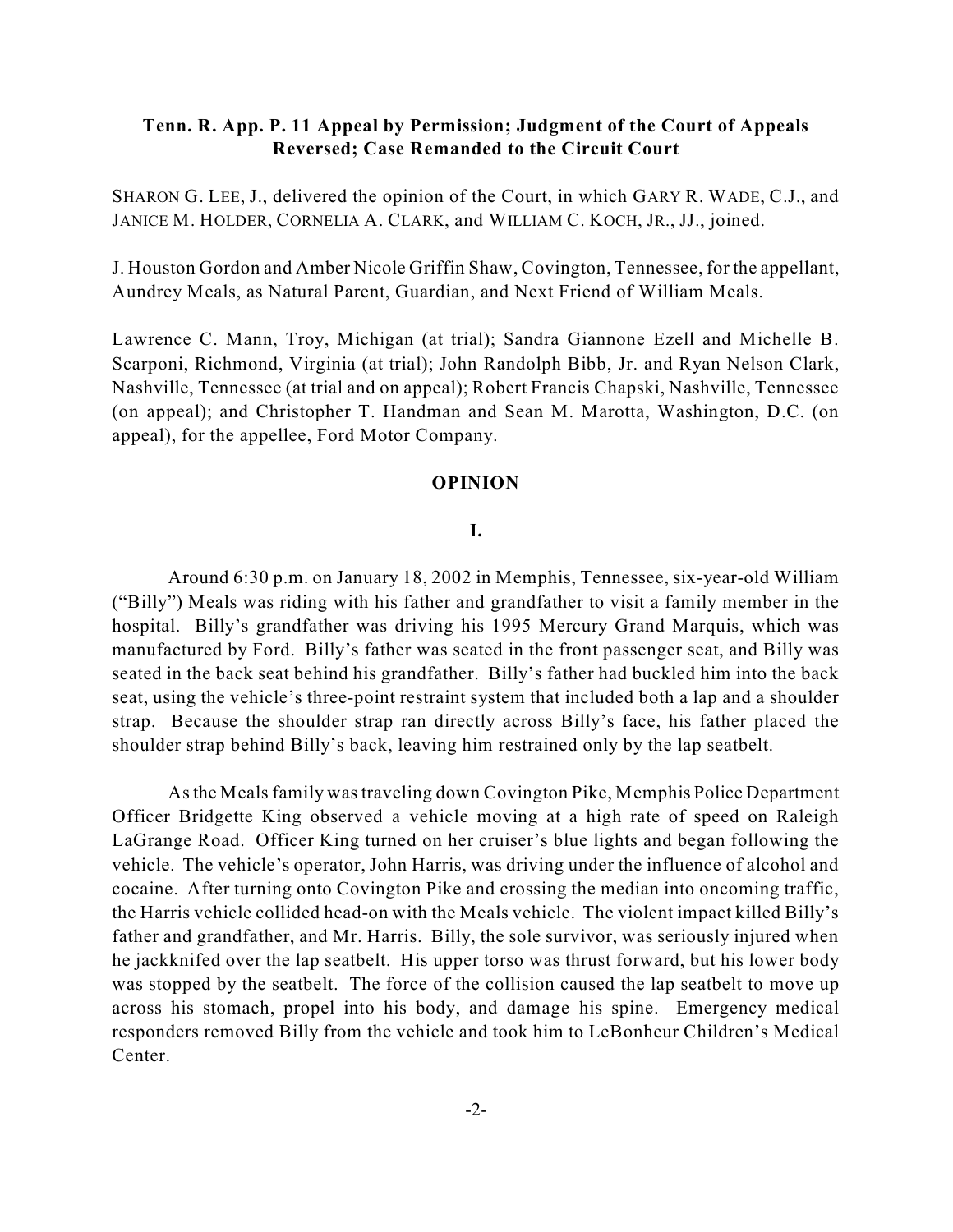The seatbelt fractured Billy's lumbar spine and caused serious internal injuries. Billy's injuries included a closed head injury, a fractured and dislocated second lumbar vertebra, a collapsed lung, internal bleeding, injuries to the abdominal wall and small intestine, bruises, and abrasions. He was hospitalized for fifty-four days and underwent numerous medical and surgical procedures. Billy was paralyzed from the waist down and for a period of time, needed a ventilator to support his breathing. About two-thirds of his small intestine had no blood supply, and a significant portion had to be removed and the bowel resectioned. Two surgeries were required to drain blood from his abdomen and remove necrotic tissue. A large abscess in his abdomen had to be drained. He underwent a cystoscopy to evacuate bladder sediment. He had multiple infections with high fevers and required intravenous antibiotics. After his discharge from the hospital, he was transferred to the Scottish Rite Pediatric Hospital in Atlanta, Georgia, for rehabilitation. He spent twenty-five days in the rehabilitation facility and then returned home. He was subsequently hospitalized on several occasions for surgeries to remove kidney stones and to receive treatment for a scrotal abscess and urinary tract infections. He also had to undergo a surgical spinal fusion, which required the placement of rods, screws, and wires to straighten his back.

On January 15, 2003, Aundrey Meals ("Plaintiff") filed suit on behalf of her son against Ford and other defendants in the Circuit Court for Shelby County.<sup>1</sup> As to Ford, Plaintiff alleged negligence, comparative fault, gross negligence, misrepresentation, breach of express and implied warranties of merchantability and fitness for a particular purpose, and strict liability. Plaintiff sought compensatory and punitive damages. When the case went to trial, Ford was the sole defendant. 2

The trial began on September 28, 2009, and lasted approximately seven weeks. After closing arguments, the jury deliberated for three days and returned a verdict in Plaintiff's favor, concluding that Ford was 15% at fault; Mr. Harris, a non-party, 70% at fault; and Billy's deceased father, a non-party, 15% at fault. The jury awarded Plaintiff \$43.8 million in compensatory damages. No punitive damages were awarded. The amount of the verdict attributable to Ford, based on the jury's allocation of fault, was \$6,570,000.

<sup>&</sup>lt;sup>1</sup> Plaintiff sued the City of Memphis; Walter Crews, individually and in his capacity as director of the City of Memphis Police Department; Officer King, individually and in her capacity as an officer for the City of Memphis Police Department; and Ford.

<sup>&</sup>lt;sup>2</sup> On February 7, 2003, the defendants filed a notice of removal to federal court pursuant to 28 U.S.C. §§ 1441 and 1446 (2000). After the United States District Court for the Western District of Tennessee dismissed the federal claims against Mr. Crews and Officer King, the case was remanded to state court. Plaintiff filed an amended complaint asserting claims against theCity of Memphis and Ford. The City of Memphis was voluntarily dismissed with prejudice, leaving Ford as the sole defendant.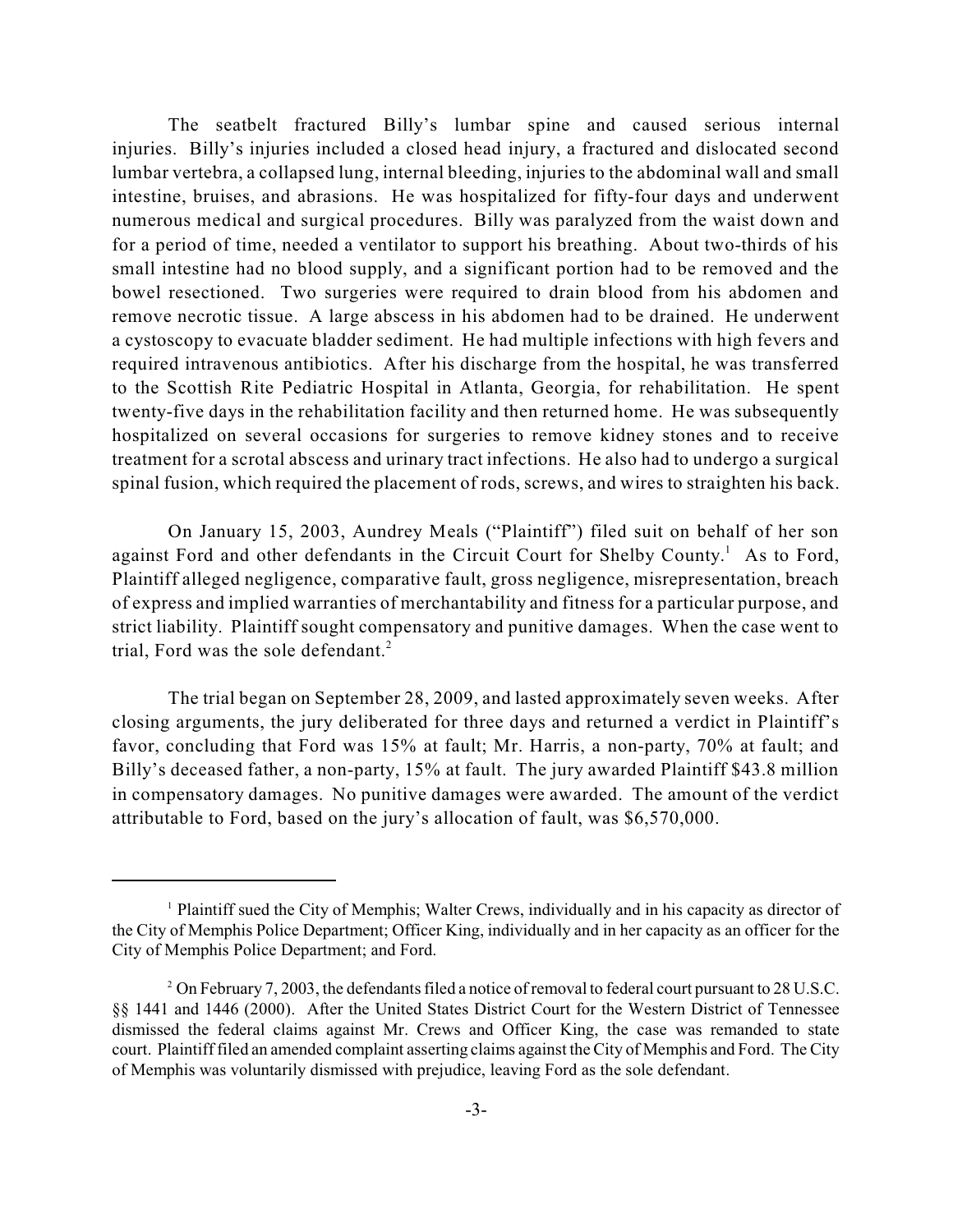In its motion for new trial, Ford argued, among other things, that the verdict was excessive, the result of passion, prejudice, or bias, and not supported by material evidence. Ford did not seek a remittitur, arguing that the necessary remittitur to bring the verdict within a reasonable range would destroy the verdict. The trial court denied the motion for new trial and approved the jury's verdict as thirteenth juror.

In the Court of Appeals, Ford argued that the verdict was excessive and asked the court to order a new trial, but did not request a remittitur. In a split decision, the court ruled that the verdict was excessive and remitted the verdict by 70.55%, reducing the total award to \$12.9 million and Ford's liability to \$1,935,000. *Meals ex rel. Meals v. Ford Motor Co.*, No. W2010-01493-COA-R3-CV, 2012 WL 1264454, at \*21 (Tenn. Ct. App. Apr. 13, 2012). The majority explained that the non-economic damages awarded were reduced to "\$8.6 million, an amount that is approximately equal to twice the proven quantifiable economic damages." *Id.*

We granted Plaintiff's application for permission to appeal to review the remittitur suggested by the Court of Appeals and the reasonableness of the jury's award of damages.

#### **II.**

#### *A.*

We entrust the responsibility of resolving questions of disputed fact, including the assessment of damages, to the jury. Tenn. Const. art. I, § 6; *Spence v. Allstate Ins. Co.*, 883 S.W.2d 586, 594 (Tenn. 1994); *Wolfe v. Vaughn*, 177 Tenn. 678, 688, 152 S.W.2d 631, 635 (1941). An award of damages, which is intended to make a plaintiff whole, compensates the plaintiff for damage or injury caused by a defendant's wrongful conduct. *Inland Container Corp. v. March*, 529 S.W.2d 43, 44 (Tenn. 1975). A plaintiff may be compensated for any economic or pecuniary losses that naturally result from the defendant's wrongful conduct. *Id*. Economic damages include out-of-pocket medical expenses,<sup>3</sup> future medical expenses,<sup>4</sup> lost wages,<sup>5</sup> and lost earning potential.<sup>6</sup> The plaintiff bears the burden of proving

*See* Tenn. Code Ann. § 24-5-113 (2009); *Borner v. Autry*, 284 S.W.3d 216, 218 (Tenn. 2009). <sup>3</sup>

*See Mercer*, 134 S.W.3d at 131-32 (citing *Newman v. Aluminum Co. of Am.*, 643 S.W.2d 109, 111 <sup>4</sup> (Tenn. Ct. App. 1982)).

<sup>&</sup>lt;sup>5</sup> See Health Cost Controls, Inc. v. Gifford, 239 S.W.3d 728, 733 (Tenn. 2007).

*See Mercer*, 134 S.W.3d at 131-32 (citing *Overstreet v. Shoney's, Inc.*, 4 S.W.3d 694, 703 (Tenn. 6 (continued...)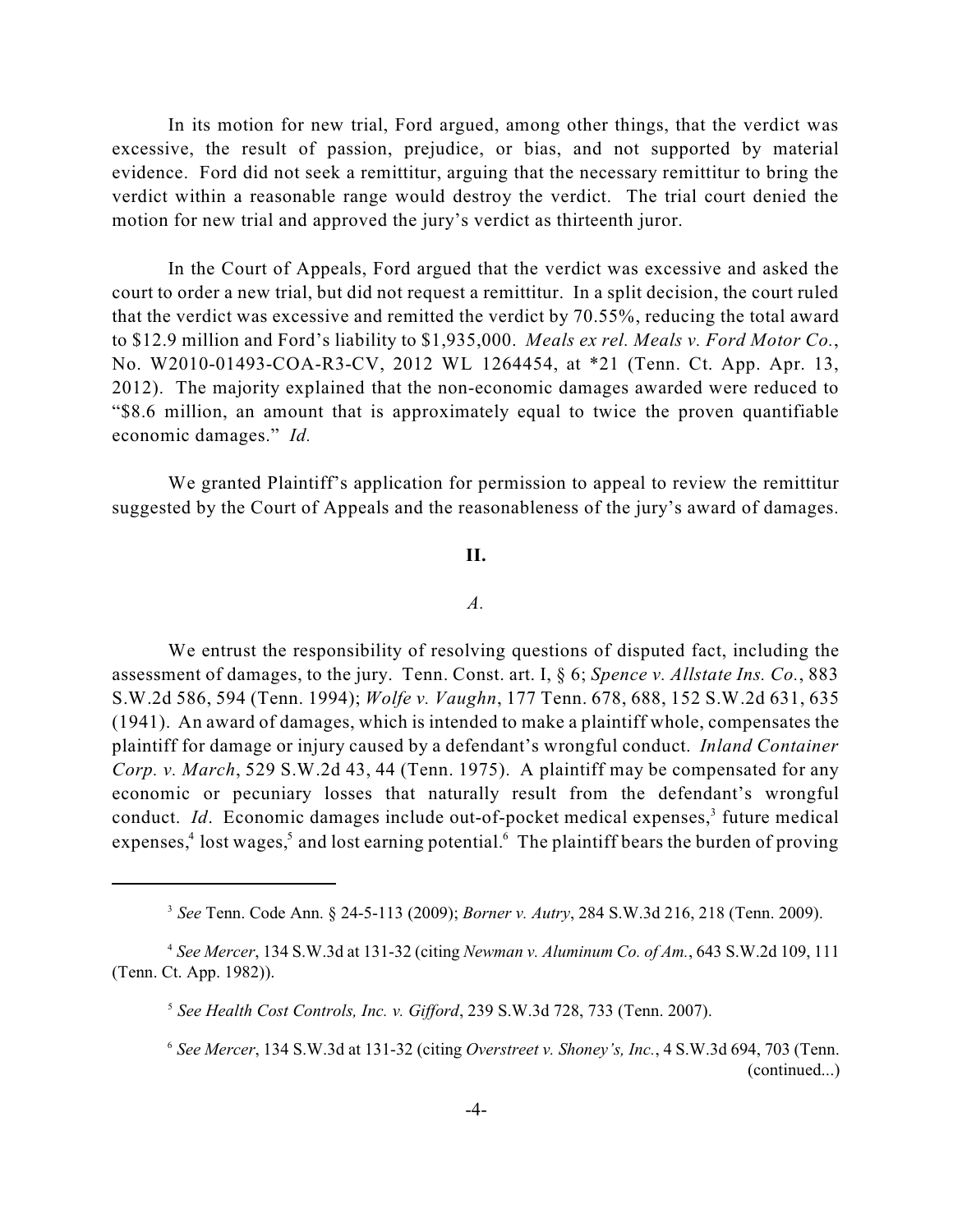damages to such a degree that, while perhaps not mathematically precise, will allow the jury to make a reasoned assessment of the plaintiff's injury and loss. *Provident Life & Accident Ins. Co. v. Globe Indem. Co.*, 156 Tenn. 571, 576-77, 3 S.W.2d 1057, 1058 (1928); *Overstreet*, 4 S.W.3d at 703.

A plaintiff is also entitled to recover compensatory damages for non-economic loss or injury. *Elliott v. Cobb*, 320 S.W.3d 246, 247 (Tenn. 2010). "Non-economic damages include pain and suffering, permanent impairment and/or disfigurement, and loss of enjoyment of life." *Id.* at 248 n.1 (quoting *Overstreet*, 4 S.W.3d at 715). Damages for pain and suffering are awarded for the physical and mental suffering that accompany an injury. *Overstreet*, 4 S.W.3d at 715. Damages awarded for loss of enjoyment of life are intended to compensate a plaintiff for the impairment of the ability to enjoy the normal pleasures of living. *Lang v. Nissan N. Am., Inc.*, 170 S.W.3d 564, 571-72 (Tenn. 2005). Assigning a compensable, monetary value to non-economic damages can be difficult. *See Wolfe*, 177 Tenn. at 688, 152 S.W.2d at 635 (citing *Power Packing Co. v. Borum*, 8 Tenn. App. 162 (1928)). The assessment of non-economic damages is not an exact science, nor is there a precise mathematical formula to apply in determining the amount of damages an injured party has incurred. *See McCullough v. Johnson Freight Lines, Inc.*, 202 Tenn. 596, 606, 308 S.W.2d 387, 392 (1957); *S. Ry. Co. v. Sloan*, 56 Tenn. App. 380, 392, 407 S.W.2d 205, 211 (1965). Thus, a plaintiff is generally not required to prove the monetary value of non-economic damages. *Health Cost Controls*, 239 S.W.3d at 733 (citing 22 Am. Jur. 2d *Damages* § 200 (2007)).

The trial judge, charged with ensuring a fair trial, serves as an important check on a jury's discretion to award damages.<sup>7</sup> One way the trial judge does this is by serving as the thirteenth juror. *Holden v. Rannick*, 682 S.W.2d 903, 904-05 (Tenn. 1984) (quoting *Cumberland Tel. & Tel. Co. v. Smithwick*, 112 Tenn. 463, 469, 79 S.W. 803, 804 (1904)). As thirteenth juror, the trial judge must independently weigh and review the evidence presented

 $^6$ (...continued) Ct. App. 1999)).

Trial judges have broad discretion in controlling the course and conduct of a trial, *see State v.* <sup>7</sup> *Caughron*, 855 S.W.2d 526, 541 (Tenn. 1993); overseeing the jury selection process, *see State v. Poe*, 755 S.W.2d 41, 45 (Tenn. 1988); making determinations regarding the admissibility of evidence, *see Shipley v. Williams*, 350 S.W.3d 527, 551 (Tenn. 2011); and controlling the scope and manner of examination of witnesses, *see Coffee v. State*, 188 Tenn. 1, 3, 216 S.W.2d 702, 703 (1948). The trial judge also guides the jury through the decision-making process by instructing the jury regarding the law and the particular issues it must determine. *See Nye v. Bayer Cropscience, Inc.*, 347 S.W.3d 686, 699 (Tenn. 2011). Jurors are presumed to have followed the trial judge'sinstructions unlessthere is evidence to the contrary. *See Johnson v. Tenn. Farmers Mut. Ins. Co.*, 205 S.W.3d 365, 374 (Tenn. 2006) (citing *State v. Reid*, 164 S.W.3d 286, 346 (Tenn. 2005))*.*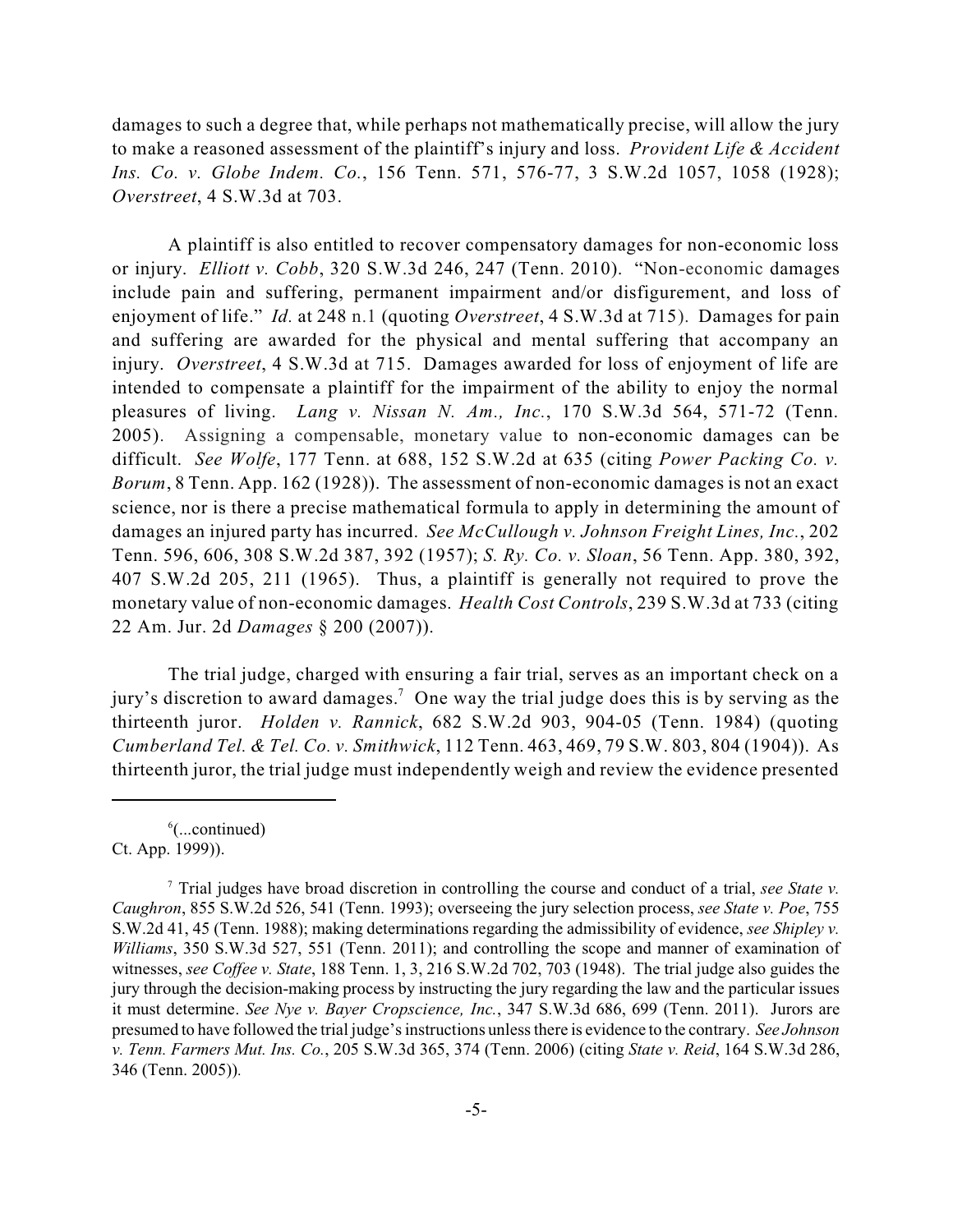at trial to determine whether it preponderates in favor of the verdict and decide whether he or she agrees with and is satisfied with the jury's verdict. *See State v. Moats*, 906 S.W.2d 431, 433 (Tenn. 1995). No verdict is valid unless approved by the trial judge acting as the thirteenth juror. *See id.* at 434; *Shivers v. Ramsey*, 937 S.W.2d 945, 947 (Tenn. Ct. App. 1996)*.*

Generally, if the trial judge is not satisfied with the jury's verdict, the judge must set aside the verdict and order a new trial. *Jones v. Idles*, 114 S.W.3d 911, 914-15 (Tenn. 2003). If the trial judge's dissatisfaction, however, is based only upon the jury's award of damages, the trial judge may suggest a remittitur, which, if accepted by the plaintiff, would reduce the award to an amount the judge deems appropriate. *See Turner v. Jordan*, 957 S.W.2d 815, 824 (Tenn. 1997). <sup>8</sup> Tennessee Code Annotated section 20-10-102(a) (2009) authorizes the trial judge to suggest a remittitur:

In all jury trials had in civil actions, after the verdict has been rendered and on motion for a new trial, *when the trial judge is of the opinion that the verdict in favor of a party should be reduced and a remittitur is suggested by the trial judge on that account*, with the proviso that in case the party in whose favor the verdict has been rendered refuses to make the remittitur, a new trial will be awarded, the party in whose favor such verdict has been rendered may make such remittitur under protest, and appeal from the action of the trial judge to the [C]ourt of [A]ppeals.

(Emphasis added). Due to concerns of cost and efficiency, we have encouraged trial courts to cure excessive verdicts, whenever feasible, through the practice of remittitur, rather than by ordering a new trial. *See Thrailkill v. Patterson*, 879 S.W.2d 836, 840 (Tenn. 1994); *see also Foster*, 621 S.W.2d at 148 ("[R]emittiturs were designed to correct the excessiveness . . . of a jury's verdict as an alternative to the granting of a new trial."). A request for

<sup>&</sup>lt;sup>8</sup> The trial court's authority to suggest a remittitur of a jury's verdict rather than grant a new trial when it disagrees solely with the award of damages is not absolute. A suggested remittitur should not be so substantial as to destroy the jury's verdict. *See Foster v. Amcon Int'l, Inc.*, 621 S.W.2d 142, 148 (Tenn. 1981). There is no set percentage that represents the destruction of the jury's verdict. *See id.* at 148 n.9 ("[W]e do not intend to establish a numerical standard for reviewing additurs and remittiturs."); *Webb v. Canada*, No. E2006-01701-COA-R3-CV, 2007 WL 1519536, at \*4 (Tenn. Ct. App. May 25, 2007) ("While we decline to establish any particular percentage that would indicate a remittitur that has totally destroyed a jury verdict, we note that [large] remittiturs by percentage have been found acceptable by this Court and the Supreme Court of our state."). *Compare Webb*, 2007 WL 1519536, at \*4 (citing cases in which remittiturs ranging from 40% to 59% were found to not destroy the jury's verdict), *with Guess v. Maury*, 726 S.W.2d 906, 913 (Tenn. Ct. App. 1986) (holding that 75% remittitur destroyed the verdict), *overruled on other grounds by Elliott*, 320 S.W.3d at 252, *and Myers v. Myers*, No. E2004-02135-COA-R3-CV, 2005 WL 1521952, at \*1 (Tenn. Ct. App. June 27, 2005) (holding that 70% remittitur destroyed the verdict).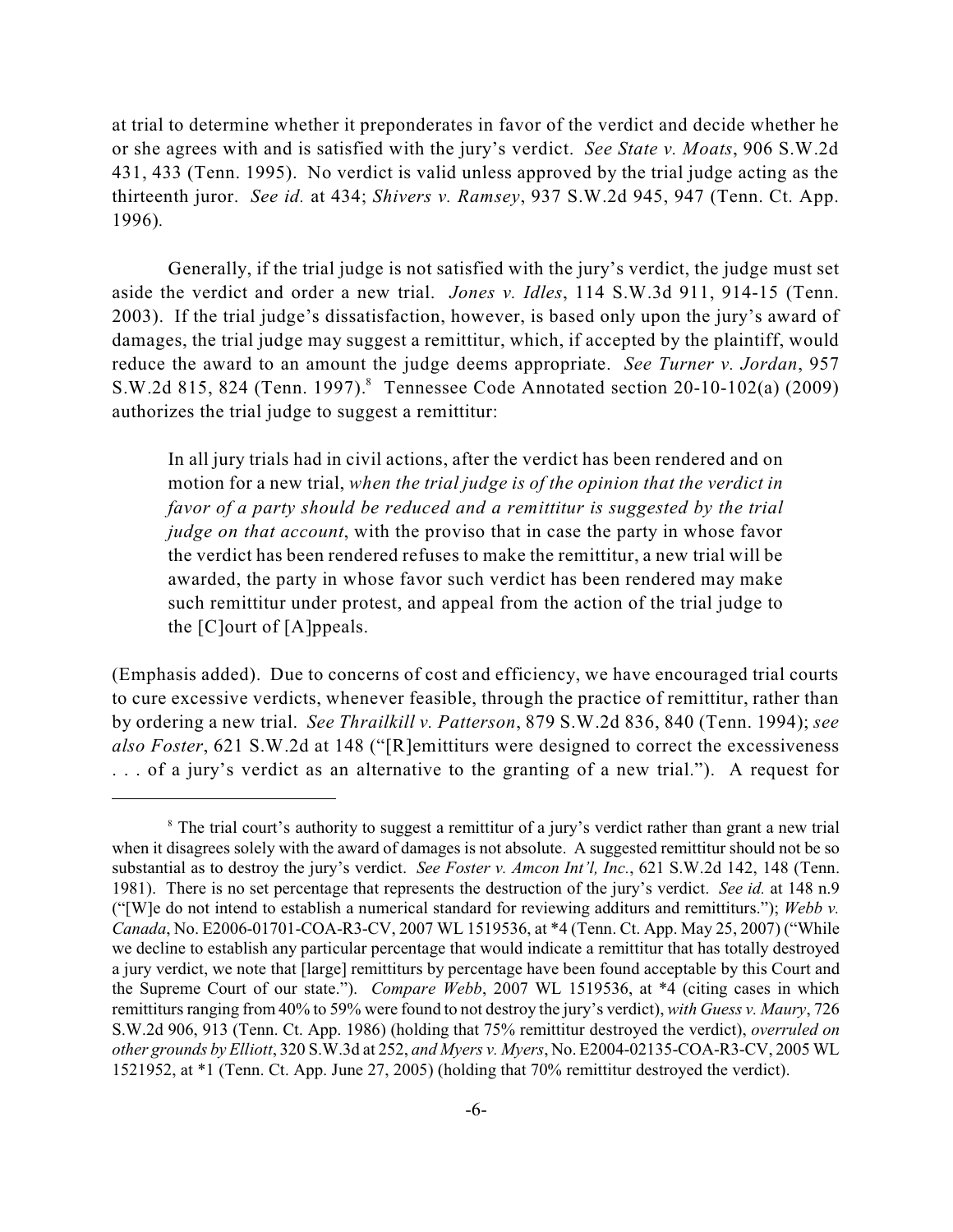remittitur is implicit in a motion for a new trial and is a valid alternative to a new trial. *See Foster*, 621 S.W.2d at 143-44, 147.

Trial judges may suggest adjustments to a jury's verdict even if the verdict is within the range of reasonableness. *Foster*, 261 S.W.2d at 147. The range of reasonableness is determined by establishing the upper and lower limits of an award of damages that can be supported by material proof. *Ellis v. White Freightliner Corp.*, 603 S.W.2d 125, 126-27 (Tenn. 1980). To determine whether a verdict is within the range of reasonableness, the trial judge must consider the credible proof at trial regarding the nature and extent of the injuries, pain and suffering, economic losses including past and future medical bills, lost wages and loss of earning capacity, age, and life expectancy. *See Duran v. Hyundai Motor Am., Inc.*, 271 S.W.3d 178, 212 (Tenn. Ct. App. 2008). "When remittitur is the issue in a personal injury . . . case, the question is whether the amount of money awarded is excessive, which requires ascertainment of a figure that represents the point at which excessiveness begins." *Ellis*, 603 S.W.2d at 126. This will establish the upper limit of the range of reasonableness. An excessive verdict may be cured by remitting the sum by which the award exceeds that figure. *Id.* The trial court may consider the amount awarded in similar cases in determining whether a verdict is excessive. *See S. Ry. Co.*, 56 Tenn. App. at 392-93, 407 S.W.2d at 211. When the trial judge suggests a remittitur, the plaintiff has three options: accept the remittitur, refuse the remittitur and opt for a new trial, or accept the remittitur under protest and seek relief from the Court of Appeals. *See* Tenn. Code Ann.  $§$  20-10-102(a).

The appellate court's standard of review depends on whether the trial judge suggested a remittitur or affirmed the verdict in his or her role as thirteenth juror. Where the trial court has suggested a remittitur,

[t]he [C]ourt of [A]ppeals shall review the action of the trial court suggesting a remittitur using the standard of review provided for in [Tennessee Rule of Appellate Procedure]  $13(d)$ <sup>9</sup> applicable to decisions of the trial court sitting without a jury. If, in the opinion of the  $[C]$  ourt of  $[A]$  ppeals, the verdict of the jury should not have been reduced, but the judgment of the trial court is correct in other respects, the case shall be reversed to that extent, and judgment

 $9$  Tennessee Rule of Appellate Procedure 13(d) provides:

Findings of Fact in Civil Actions—Unless otherwise required by statute, review of findings of fact by the trial court in civil actions shall be de novo upon the record of the trial court, accompanied by a presumption of the correctness of the finding, unless the preponderance of the evidence is otherwise. Findings of fact by a jury in civil actions shall be set aside only if there is no material evidence to support the verdict.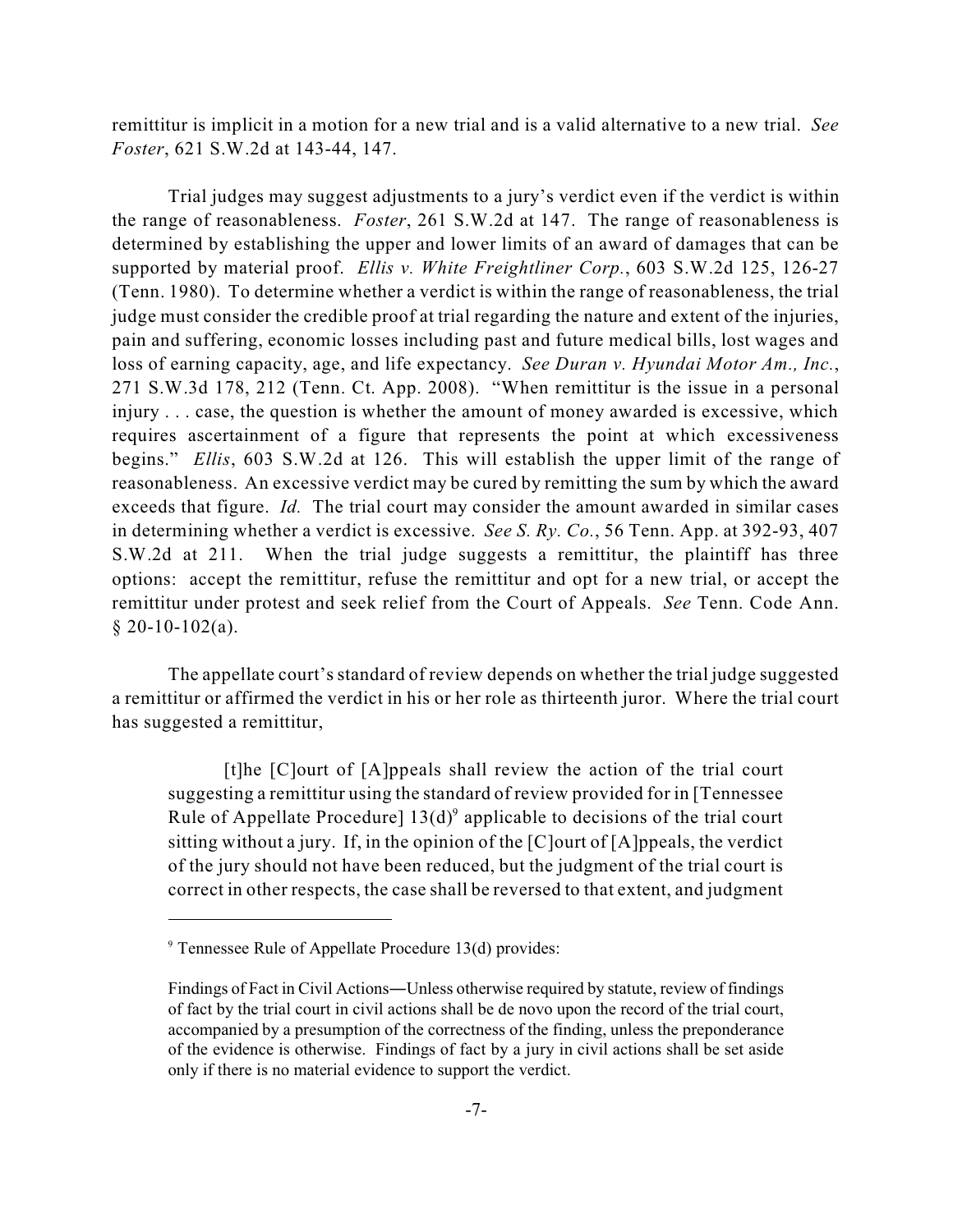shall be rendered in the [C]ourt of [A]ppeals for the full amount originally awarded by the jury in the trial court.

Tenn. Code Ann. § 20-10-102(b). Where the trial court approves the verdict as thirteenth juror, the appellate courts maintain the statutory authority to suggest or require a remittitur on appeal. *See* Tenn. Code Ann. § 20-10-103(a) (2009). Specifically,

if after the case was tried in the lower court with a jury and no remittitur was suggested by the trial judge, *a remittitur is first suggested or required in the [C]ourt of [A]ppeals*, on penalty of granting a new trial, then . . . the party in whose favor the verdict or judgment has been rendered may make the remittitur under protest in the [C]ourt of [A]ppeals, and take the case, by application for permission to appeal, for review upon that point, to the [S]upreme [C]ourt.

*Id.*§ 20-10-103(a) (emphasis added); *see Ellis*, 603 S.W.2d at 129; *Murphy Truck Lines v. Brown*, 203 Tenn. 414, 421-22, 313 S.W.2d 440, 443 (1958).

Where the trial judge has approved the verdict in its role as thirteenth juror—as the trial court did in this case—the Court of Appeals' review of the verdict and its ability to suggest a remittitur is limited to a review of the record to determine whether the verdict is supported by material evidence. *Poole v. Kroger Co.*, 604 S.W.2d 52, 54 (Tenn. 1980); *see also Thrailkill*, 879 S.W.2d at 841; *Ellis*, 603 S.W.2d at 129. Material evidence is "evidence material to the question in controversy, which must necessarily enter into the consideration of the controversy and by itself, or in connection with the other evidence, be determinative of the case." *Knoxville Traction Co. v. Brown*, 115 Tenn. 323, 331, 89 S.W. 319, 321 (1905). An appellate court is required to take "the strongest legitimate view of all the evidence in favor of the verdict, assume the truth of all evidence that supports the verdict, allowing all reasonable inferences to sustain the verdict, and to discard all countervailing evidence." *Akers v. Prime Succession of Tenn., Inc.*, 387 S.W.3d 495, 501-02 (Tenn. 2012) (quoting *Barkes v. River Park Hosp., Inc.*, 328 S.W.3d 829, 833 (Tenn. 2010)). The material evidence analysis is very deferential to the award by the jury and the judgment of the trial court when it affirms the verdict as the thirteenth juror. *See Ellis*, 603 S.W.2d at 129 ("[W]hen the trial judge has approved the verdict, the review in the Court of Appeals is subject to the rule that if there is *any* material evidence to support the award, it should not be disturbed." (emphasis added)). "It matters not a whit where the weight or preponderance of the evidence lies under a material evidence review." *Hohenberg Bros. Co. v. Mo. Pac. R.R. Co.*, 586 S.W.2d 117, 119-20 (Tenn. Ct. App. 1979). "It is simply a search of the record to ascertain if material evidence is present to support the verdict." *Id.* Because the material evidence standard lies at the foundation of the right to trial by jury, if there is material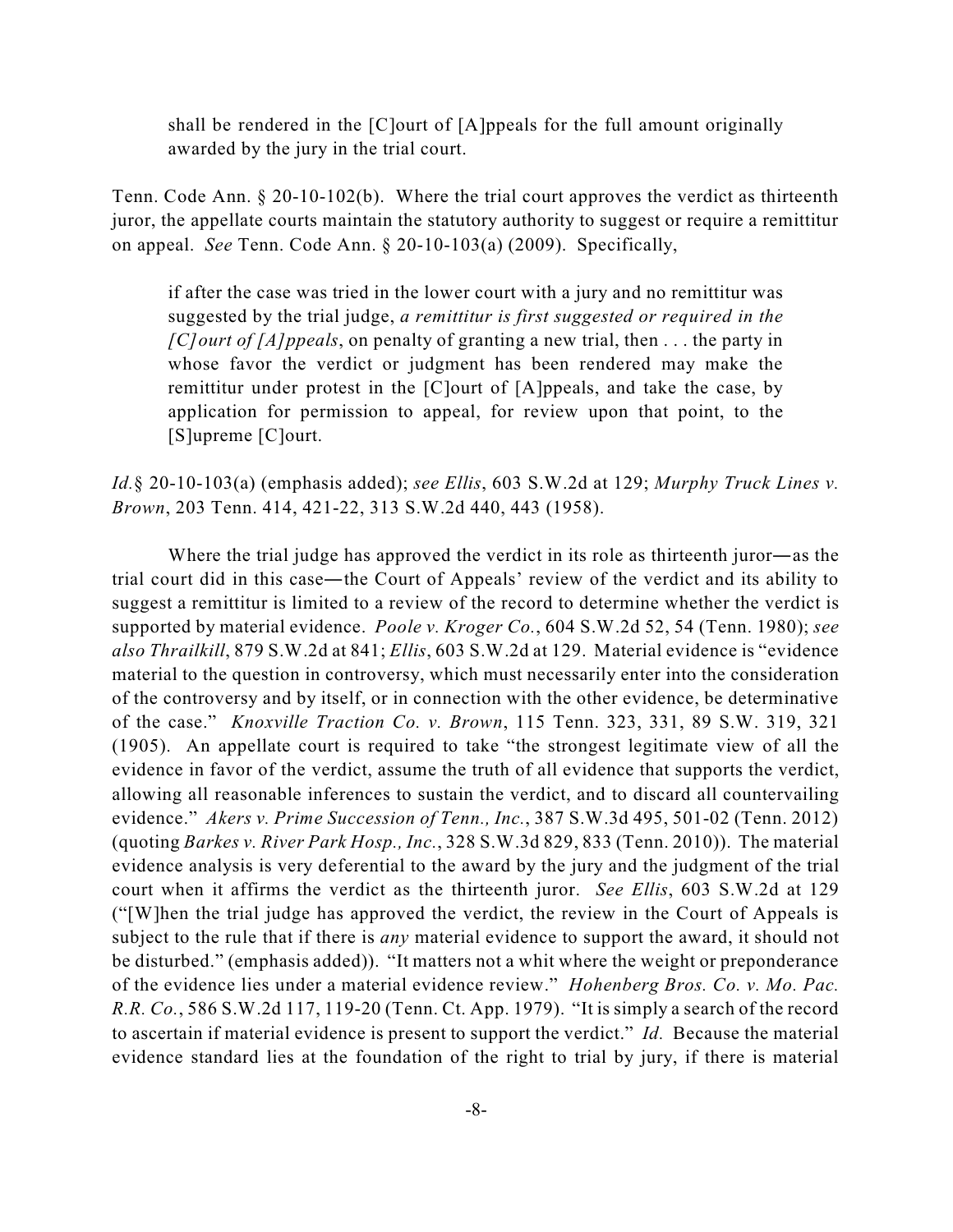evidence to support a jury verdict, the appellate courts must affirm it. *See* Tenn. Const. art. I, § 6; *Truan v. Smith*, 578 S.W.2d 73, 74 (Tenn. 1979) (quoting *D. M. Rose & Co. v. Snyder*, 185 Tenn. 499, 508, 206 S.W.2d 897, 901 (1947)); *Crabtree Masonry Co.*, 575 S.W.2d at 5; *City of Chattanooga v. Ballew*, 49 Tenn. App. 310, 316-17, 354 S.W.2d 806, 808-09 (1961); *see also Grandstaff v. Hawks*, 36 S.W.3d 482, 497 (Tenn. Ct. App. 2000) ("We have a duty to uphold a jury's verdict whenever possible.").

The Court of Appeals' authority to suggest a remittitur when the trial court has affirmed the verdict is far more circumscribed than that of the trial court*. Coffey v. Fayette Tubular Prods.*, 929 S.W.2d 326, 331 & n.2 (Tenn. 1996); *see also Ellis*, 603 S.W.2d at 129. If the Court of Appeals suggests a remittitur, the plaintiff may either accept the remitted amount, opt for a new trial, or accept the remitted amount under protest and apply to this Court for permission to appeal. Tenn. Code Ann. § 20-10-103(a).

*B.*

In this case, the Court of Appeals reduced the jury's award of damages by 70.55% based on its conclusion that the award of non-economic damages of \$39.5 million demonstrated sympathy and was excessive. The Court of Appeals reached this conclusion without discussing the evidence regarding Plaintiff's damages and by relying on the amount of the verdict in *Potter v. Ford Motor Co.*, 213 S.W.3d 264 (Tenn. Ct. App. 2006). We respectfully disagree with the conclusion reached by the Court of Appeals.

In our review of the material evidence supporting the award of compensatory damages, we first consider the nature and extent of Billy's injuries. It is not disputed that he suffered a serious, life-altering, permanent injury.<sup>10</sup> He had a fractured and dislocated lumbar vertebra, which caused him to be permanently paralyzed from the waist down. He sustained a closed head injury, a collapsed lung, internal bleeding, and severe abdominal and intestinal injuries. He spent fifty-four days in the hospital and underwent a number of surgical procedures, including surgery to remove a significant portion of his small intestine and resection the bowel, surgeries to drain blood from the abdomen and remove necrotic tissue, and a cystoscopy to evacuate bladder sediment. He developed an abdominal abscess which had to be drained and had multiple infections which required the administration of antibiotics. He spent twenty-five days in a rehabilitation center learning how to adapt to his impairment and receiving physical therapy.

 $10$  During opening statements, Ford's counsel stated to the jury that the seriousness and extent of Billy's injuries were not contested. Ford offered no proof as to damages, and instead, focused on liability issues.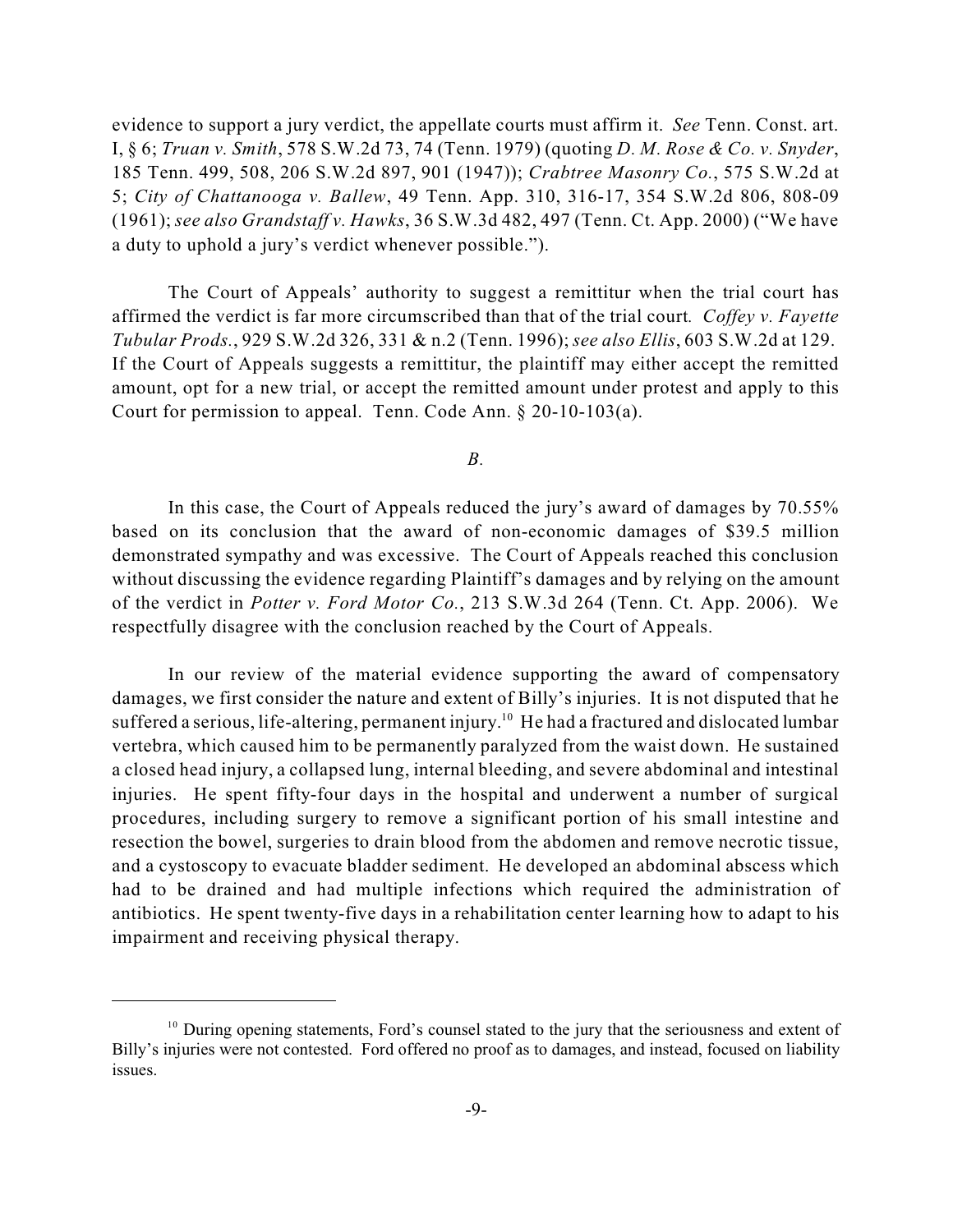After his discharge from the hospital and rehabilitation center, Billy's medical issues and treatment did not end. To treat his condition of progressive kyphosis, he had to have rods, screws, and wires surgically installed in his back and a spinal fusion performed. His paraplegia causes him to suffer from pressure sores, which on occasion become infected and require medical treatment. He requires physical therapy to protect against contractures in his ankles, knees, and hips. He suffers from atrophy in his legs, and his toes are misshapened and claw-like. He occasionally suffers from kidney stones; he has had to undergo two surgeries to remove kidney stones. He sometimes gets burned or cut, but cannot feel the pain associated with the injuries and does not know he needs to seek treatment. As he ages, his shoulders and wrists will require medical treatment due to overuse. He also has a weakened immune system and is therefore more susceptible to illness and slower to recover.

Likewise, there is no question that Billy has experienced a significant amount of mental and physical pain and suffering as a result of these serious injuries. He was conscious when emergency workers arrived at the wreck scene, removed him from the vehicle, and rushed him to the hospital. While he was hospitalized, he complained of pain, cried, moaned, and was restless and irritable. He became withdrawn and depressed. He did not socialize as he once did. He would have outbursts "over the littlest things" and be angry with his mother.

Plaintiff's economic damages totaled approximately \$4.3 million. Medical bills incurred were \$552,920.28. Future medical bills were calculated, when reduced to present day value, as being between \$1,300,000 and \$1,479,340.80. Lost earning capacity, when reduced to present day value, was determined to be \$1,429,000, if Billy entered the workforce with a high school diploma, or \$2,262,789, if he received a college degree.

The next element of damages to be considered is the impact of Billy's injuries on his enjoyment of life. The impact is clearly substantial. Before the wreck, he was a happy, active, normal six-year-old boy who enjoyed playing outside and going fishing. He was a good student and an all-star baseball player; he enjoyed school and his friends. After the wreck, he was paralyzed from the waist down and confined to a wheelchair, without the ability to ever run, walk, or play baseball again. He has no control over his bowel or bladder. He must use a catheter in order to urinate and experiences frequent urinary tract infections. His bowel regimen takes up to an hour a day and requires a suppository and manual stimulation. He is likely impotent and his sexual functioning impaired. Following the wreck, he was not able to finish the school year and had to repeat the first grade. His grades dropped and he had little interest in his studies. He has received psychiatric treatment and will likely need more counseling in the future to assist with the emotional issues caused by his paralysis. As a testament to his determination and resilience, and with the support of his mother and medical professionals, Billy has gradually adapted to his impaired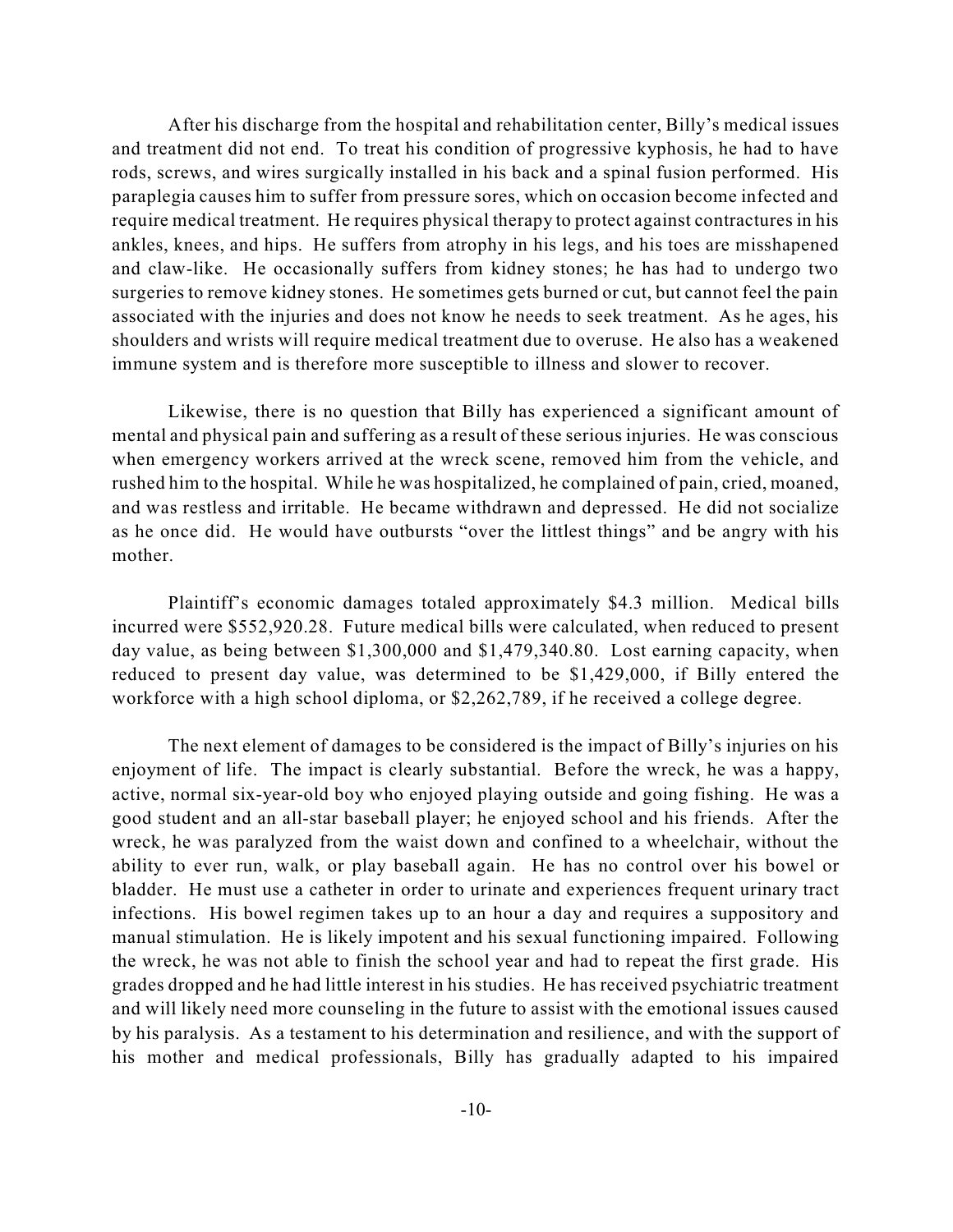condition. The Meals family moved to Murfreesboro, Tennessee, so that they could be closer to family members and so that Billy could have access to more opportunities. He enjoys participating in a wheelchair basketball league.

Billy, who was six years old at the time of the wreck, was fourteen years old at the time of trial and had a life expectancy of 55.79 years.

Our review of the evidence leads us to the conclusion that Plaintiff is entitled to a substantial award of damages. Billy suffered a catastrophic injury and will never recover the ability to walk or engage in the activities he participated in prior to the wreck. He spent fiftyfour days in the hospital and twenty-five days in a rehabilitation facility. He underwent numerous surgical procedures, including removal and resection of part of his small intestine and a spinal fusion with the insertion of rods and screws. He has had frequent urinary tract infections and other conditions that required medical attention and the administration of antibiotics. He will continue to have medical problems and require medical treatment. He no longer has control over his bowel or bladder. Much of his small intestine has been removed. He will likely never father a child or have normal sexual functioning. His economic damages, including past medical bills, future medical bills, and lost earning capacity total \$4.3 million. Non-economic damages, including pain and suffering, permanent impairment or disfigurement, and loss of enjoyment of life, past and future, are not as easy to determine. The jury returned a general verdict of \$43.8 million in damages.<sup>11</sup> Because this was a general verdict, with no apportionment between economic and non-economic

(Emphasis added).

<sup>&</sup>lt;sup>11</sup> In closing argument, Plaintiff's counsel did not ask for a specific amount, but itemized the economic damages and reiterated the ways in which Billy was affected by the wreck. Plaintiff's counsel argued that Ford paid one of its expert witnesses \$1,110.75 per day for her work, suggesting that Billy's remaining days were worth just as much. For his life expectancy of 20,363.35 days, this would total \$22,618,591.01. Counsel for Ford, however, took an "all-or-nothing" approach and gave the jury little direction in assessing damages, arguing in closing:

Now, I don't believe that you will get to this question with regard to damages. It's Question Number 6 [on the verdict form]. It's on Page 3. But if you do, *I have nothing to say*. We have never in this case questioned that Billy is hurt and that he has limitations in his life that are tragic and that should never have happened to him as a result of John Harris running like an idiot into his family on the day of this accident. We have never questioned that.

So if you get to this, you have the information about how he is hurt. And you have heard from[a witness] about how people with limitations also have opportunities. You have all that information. *I have nothing else to say about it.*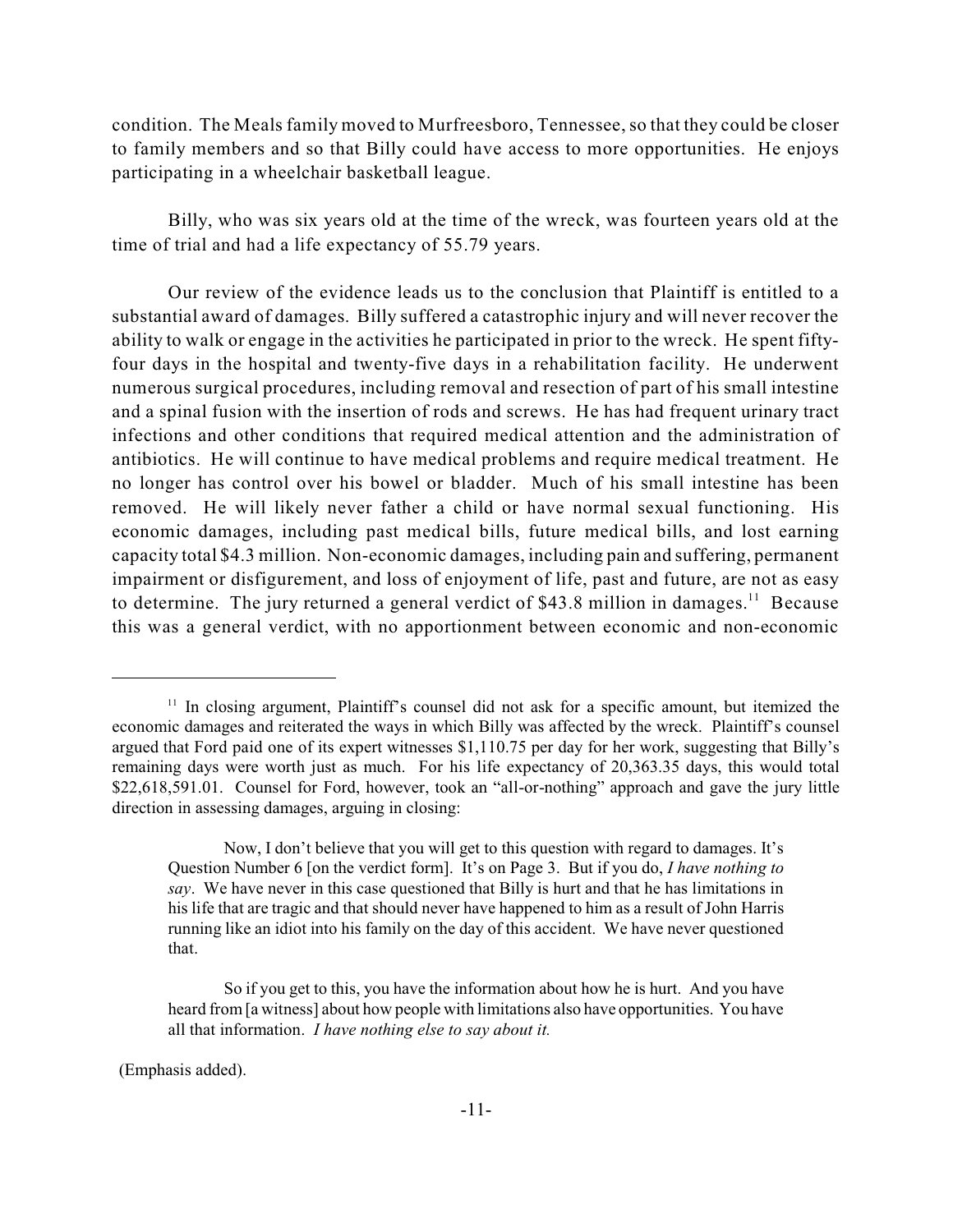damages, we can only presume that the jury awarded the Plaintiff \$39.5 million in noneconomic damages.<sup>12</sup>

A jury has wide latitude in assessing non-economic damages. We trust jurors to use their personal experiences and sensibilities to value the intangible harms such as pain, suffering, and the inability to engage in normal activities. This task is made more difficult in a catastrophic injury case. It is not our role to second-guess the jury and to substitute our judgment; but it is our role to protect against a verdict that is excessive. *See Coffey*, 929 S.W.2d at 330-31 & n.1; *see also Foster*, 621 S.W.2d at 143 & n.2, 147. When determining whether a damage award is excessive and should be reduced, we carefully review the material evidence supporting the damage award. *See Ellis*, 603 S.W.2d at 126-27. In addition, we can look to verdicts in similar cases. *Id.* at 129 (quoting *S. Ry. Co.*, 56 Tenn. App. at 392-93, 407 S.W.2d at 211). Our review of verdicts in similar cases must be approached with some caution. First, we recognize that by reviewing verdicts in published opinions, we are not reviewing the entire pool of damage awards. Cases resolved by settlement and/or mediation are not included in the pool of damage awards, and their absence can skew the results. Second, we must take care to only consider cases that are "similar"—presumably involving a similar plaintiff with similar injuries. Third, courts should take inflation and the reduced value of the dollar into account when considering these verdicts. *See S. Ry. Co.*, 56 Tenn. App. at 392-93, 407 S.W.2d at 211. Finally, courts should be mindful that when looking at other jury verdicts, each case must be judged on its own particular facts. *See Ellis*, 603 S.W.2d at 129 (quoting *S. Ry. Co.*, 56 Tenn. App. at 392-93, 407 S.W.2d at 211); *Stark*, 47 Tenn. App. at 37, 334 S.W.2d at 958.

The Court of Appeals relied on *Potter*, 213 S.W.3d 264, as a similar case to support its decision to suggest a remittitur; however, we do not find *Potter* to be similar. In *Potter*, a forty-two-year-old woman's vehicle slid off a wet roadway and struck a tree. She sustained a spinal fracture when her seat-back collapsed, and she was paralyzed from the waist down. The jury returned a \$10 million verdict, finding the automobile manufacturer to be 70% at fault. The issue on appeal was liability, not damages. *See Potter*, 213 S.W.3d at 266- 67. There was no discussion in *Potter* as to the amount of economic or non-economic damages, nor of the forty-two-year-old plaintiff's life expectancy, which we presume was much shorter than Billy's life expectancy.

 $12$  Effective October 1, 2011, the Tennessee Civil Justice Act of 2011, Tennessee Code Annotated section 29-39-101 to -104 (2012), limits recovery of non-economic damages in a civil suit where the injury or loss is catastrophic in nature—including a spinal cord injury resulting in paraplegia or quadriplegia, *see id.* § 29-39-102(c)—to \$1 million, *id.* § 29-39-102(c).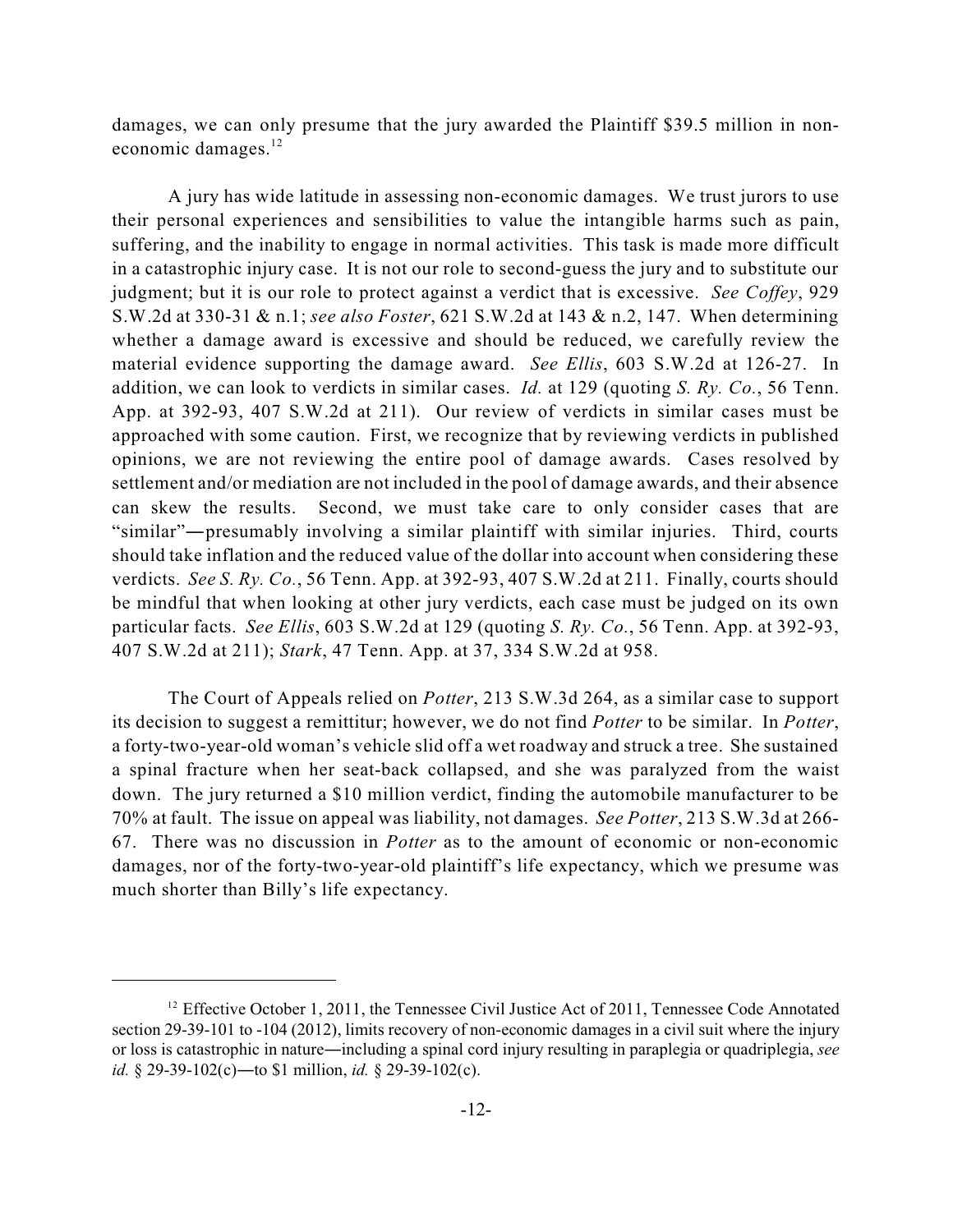Ford cites to other Tennessee cases involving lower jury verdicts*.* In *Flax v. DaimlerChrysler Corp.*, 272 S.W.3d 521, 525, 527 (Tenn. 2008), a jury awarded a \$5 million verdict for the wrongful death of an infant. But a wrongful death case involves different elements of damages, and is therefore not comparable.<sup>13</sup> Moreover, the amount of compensatory damages was not challenged on appeal and there is no discussion of the evidence which supported the award.

In *Palanki ex rel. Palanki v. Vanderbilt University*, 215 S.W.3d 380, 384 (Tenn. Ct. App. 2006), a jury awarded a \$16.4 million verdict in a case where a doctor negligently removed 90% of a child's bladder. The trial judge suggested a remittitur to \$6.5 million, which was accepted under protest and appealed. *Id.* The Court of Appeals applied a preponderance of the evidence standard and affirmed the trial court's suggestion of remittitur. *Id.* at 386-87. *Palanki* did not involve a spinal cord injury. Although the child was unable to urinate on his own and had to self-catheterize, his injury did not limit his ability to engage in normal life activities, have friends, get married, have a normal sex life, father children, receive an education, or earn a living. *Id.* at 389. The child's economic damages totaled approximately \$417,000, *id.* at 387, whereas Billy's economic damages totaled \$4.3 million. In addition, Billy's injuries had a much greater impact on his daily activities and prospects for the future. *Palanki* also involved the trial court's suggestion of remittitur, *id.* at 385, which presents a different standard of review for the appellate courts than a case where the trial court affirmed the verdict as the thirteenth juror. *See* Tenn. Code Ann.  $§$  20-10-102(b).

In *Duran v*. *Hyundai Motor America, Inc.*, 271 S.W.3d 178 (Tenn. Ct. App. 2008), a fifty-year-old woman who suffered second and third-degree burns and an inhalation injury after her vehicle left the roadway and caught fire was awarded a \$3 million verdict against the vehicle manufacturer. The trial judge suggested remitting the verdict to \$2 million based on the facts that the plaintiff's medical bills were only \$41,456.86, yet she was awarded \$200,000 in medical expenses, and that the plaintiff had only sued for \$2 million, yet was awarded \$3 million. *Id.* at 209. The Court of Appeals ruled that the reduced verdict was supported by material evidence and affirmed the suggestion of remittitur. *Id.* at 211-12. The court explained that "whether [it] would have awarded [the plaintiff] \$1,958,543.14 in non-

<sup>&</sup>lt;sup>13</sup> Wrongful death in Tennessee is a statutorily-created cause of action that both preserves any action belonging to the decedent and creates a separate action that belongs to the decedent's next-of-kin to compensate them for incidental damages suffered as a result of the decedent's death. Tenn. Code Ann. §§ 20-5-101 to -120 (2009 & Supp. 2012); *Jordan v. Baptist Three Rivers Hosp.*, 984 S.W.2d 593, 597-98 (Tenn. 1999). These damages include mental and physical suffering, loss of time and actual expenses resulting from the injury, damages the survivors experienced resulting from the injury, the pecuniary value of the decedent's life, and loss of spousal and parental consortium. Tenn. Code Ann. § 20-5-113; *Hunter v. Ura*, 163 S.W.3d 686, 705 (Tenn. 2005); *Jordan,* 984 S.W.2d at 600-01.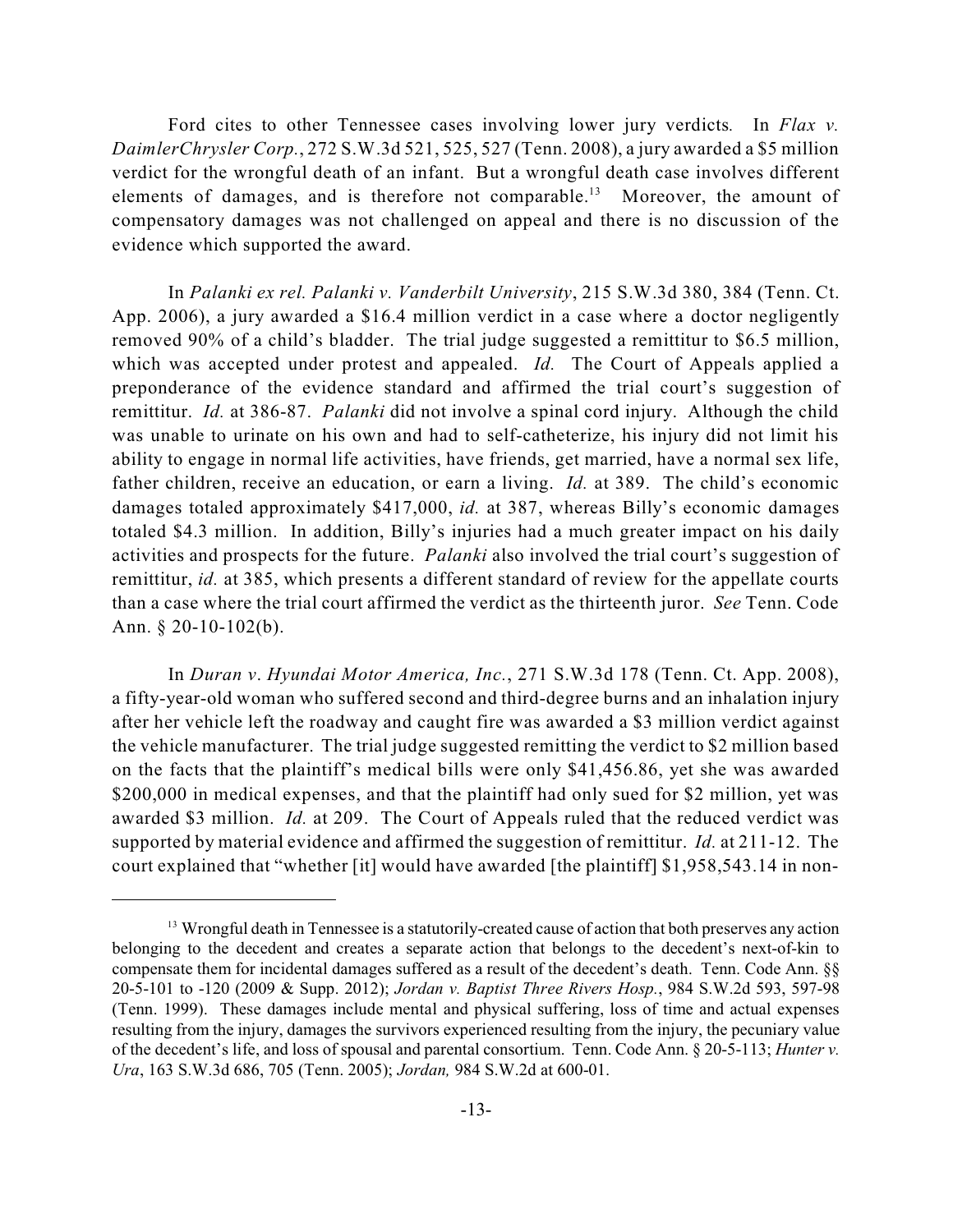economic damages is not the point. The assessment of these subjective damages was for the jury to decide in the first instance and then for the trial judge." *Id.* The court also noted that the remitted verdict consisted of \$1,958,543.14 in non-economic damages, which was not unreasonable given that the plaintiff's lung condition and decreased lung capacity interfered with her ability to work and engage in regular daily activities and would continue for the rest of her life expectancy of twenty-seven years. *Id.* A lung injury, while serious, is not similar to a spinal cord injury resulting in paraplegia.

Ford also cited to cases from other jurisdictions in support of its argument that the verdict in this case is excessive. Only two of these cases involve a spinal cord injury. In *Auer ex rel. Auer v. New York*, 733 N.Y.S.2d 784, 785-86 (N.Y. App. Div. 2001), an eighteen-year-old woman, paralyzed in a car wreck, was awarded \$18,952,486 in compensatory damages. The appellate court increased the award for pain and suffering to \$1.5 million for a total award of \$20,456,486. *Id.* at 787-88. In *Simon v. American Crescent Elevator Co.*, 767 So. 2d 64, 67 (La. Ct. App. 2000), a man, rendered a paraplegic after he was injured at work, was awarded \$6.4 million for pain and suffering, \$1 million for medical and rehabilitation expenses, and  $$1.2$  million of lost wages—totaling  $$8.6$  million in compensatory damages. Additionally, his wife was awarded \$900,000 and each of his five children was awarded \$250,000 for loss of consortium. *Id.* The trial court denied the defendant's motion for remittitur, *id.* at 68, and the appellate court affirmed the awards of damages, *id.* at 75.

Our research reveals other cases that involved spinal cord injuries and resulted in substantial verdicts. *See, e.g.*, *Gutierrez ex rel. Gutierrez v. United States*, 323 F. App'x 493, 493-94 (9th Cir. 2009) (awarding \$31 million in non-economic damages to a four-year-old child who was rendered a quadriplegic as a result of a car wreck); *Foradori v. Harris*, 523 F.3d 477, 481, 484-85, 501 (5th Cir. 2008) (awarding a verdict of \$20,881,884.41 to a fifteen-year-old boy with a life expectancy of fifty-three years who became a quadriplegic after sustaining injuries during an altercation); *Okraynets v. Metro. Transp. Auth.*, 555 F. Supp. 2d 420, 438, 454 (S.D.N.Y. 2008) (suggesting a reduction of a compensatory damages award from \$44,706,444 to \$30,471,710 for a man who was paralyzed after an on-the-job injury and had a life expectancy of thirty-nine years); *Karlsson v. Ford Motor Co.*, 45 Cal. Rptr. 3d 265, 268-69 (Ct. App. 2006) (awarding \$30.45 million in compensatory damages to a five-year-old boy who sustained a spinal cord injury during a car wreck and the parties stipulated to reduce the total verdict to \$30,341,636.50 based on findings of comparative fault); *Toe v. Cooper Tire & Rubber Co.*, No. 11-1588, 2013 WL 1749739, at \*3 (Iowa Ct. App. Apr. 24, 2013) (awarding \$28.4 million in compensatory damages to a woman who was paralyzed due to injuries sustained in a car wreck).